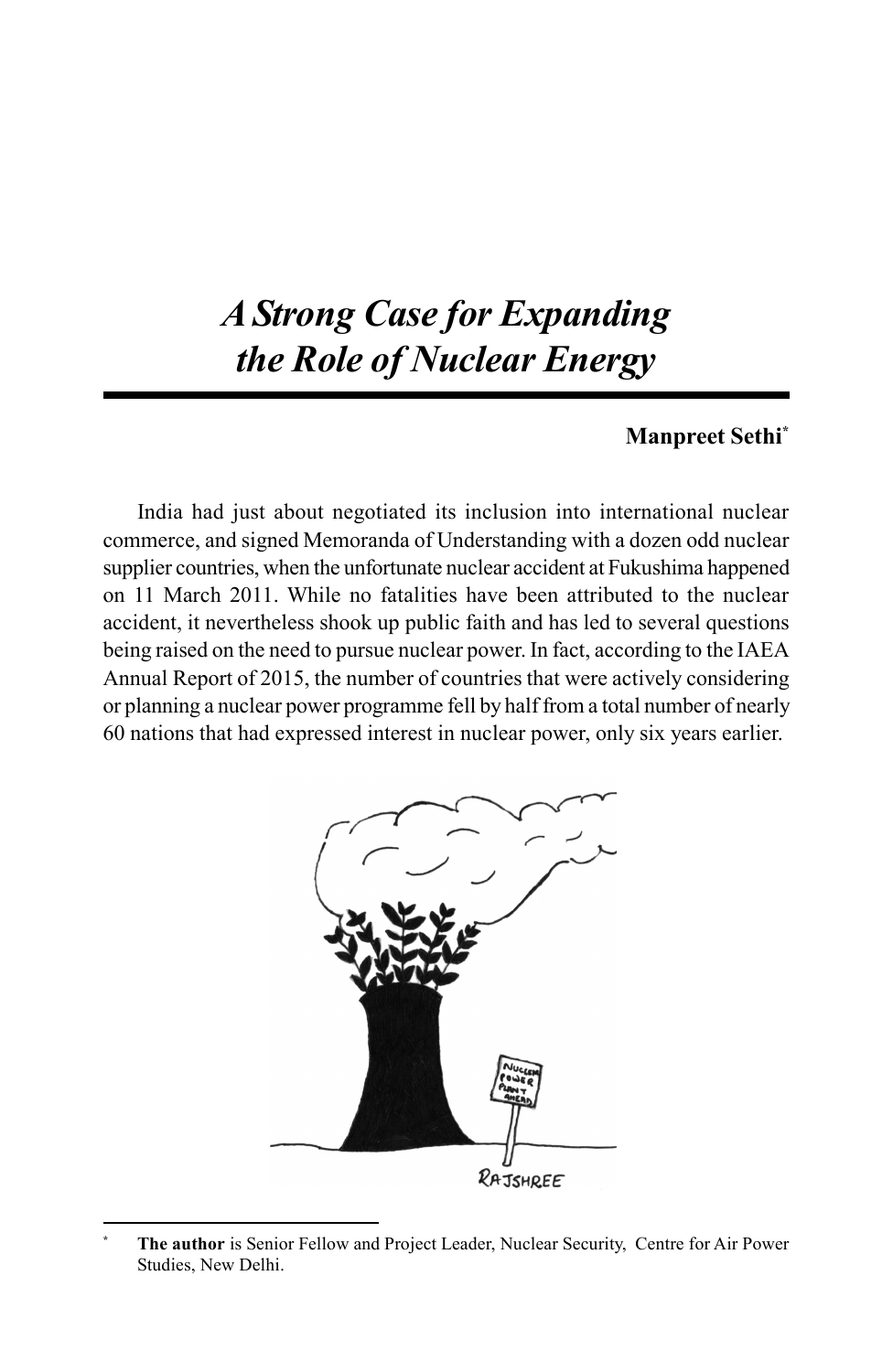Nevertheless, there are still two countries in Asia that remain steadfast on their nuclear programmes. Indeed, most of the new nuclear construction is happening in China and India. Both have stayed on the nuclear course and are going ahead with ambitious expansion plans. This paper examines why India continues to consider nuclear energy as an important contributor to its future electricity needs. What are the contributing compulsive factors compelling India to do so and what are the challenges it will have to overcome to make nuclear energy a feasible and worthwhile component of the national electricity basket? While the primary focus of the paper is on nuclear energy, it nevertheless is premised in the belief that there is need for growth and development of *all* energy sources in India, both existing and potential, to power its socio-economic growth and development. The country's energy requirements are so huge that it cannot afford the luxury of banking on only one or two fuel sources to power its future. Therefore, nuclear energy will be one component amongst the diverse electricity sources that India must per force exploit for its benefit.

#### **The Current Electricity Scenario in India**

Despite the rapid growth of its power generation capacity (hundred fold since independence), and despite being the third largest producer of electricity in the world, India is still an electricity deficient country. The per capita power availability is at about a dismal 1000 kilo watt an hour (kWh), which is way below the world average of about 2800 kWh. It compares poorly with global statistics of 17179 kWh in Canada, 13338 kWh in USA, and even 1300 kWh in China. At the moment, India draws the bulk of its electricity, nearly 69% of its total energy generation, from thermal sources. Of this, 55% is met from coal and the rest largely from gas and only a very miniscule amount is from oil-fired plants. The worrisome part of this share of thermal electricity generation is that, India imports these traditional fossil fuels in large quantities. This increases national vulnerability to global fossil fuel supply mood swings. For a large and rapidly developing country like India, bulk imports of fuel are neither affordable nor strategically prudent. India has reasonable coal reserves, and is the fourth largest producer of coal and lignite in the world (after the United States, China, and Australia). However, India's coal reserves are of low quality with high ash content and low calorific value. Also, these are concentrated in select pockets of the country. This necessitates haulage of coal over long distances which not only raises cost but also strains the transportation network. In fact, transport costs raise the cost of coal three times from when it comes out of the mine. Nevertheless, at present, coal remains the dominant fuel. Oil is primarily being used by the transportation sector. So, the other significant source of thermal power generation is natural gas. But, given the limited domestic availability of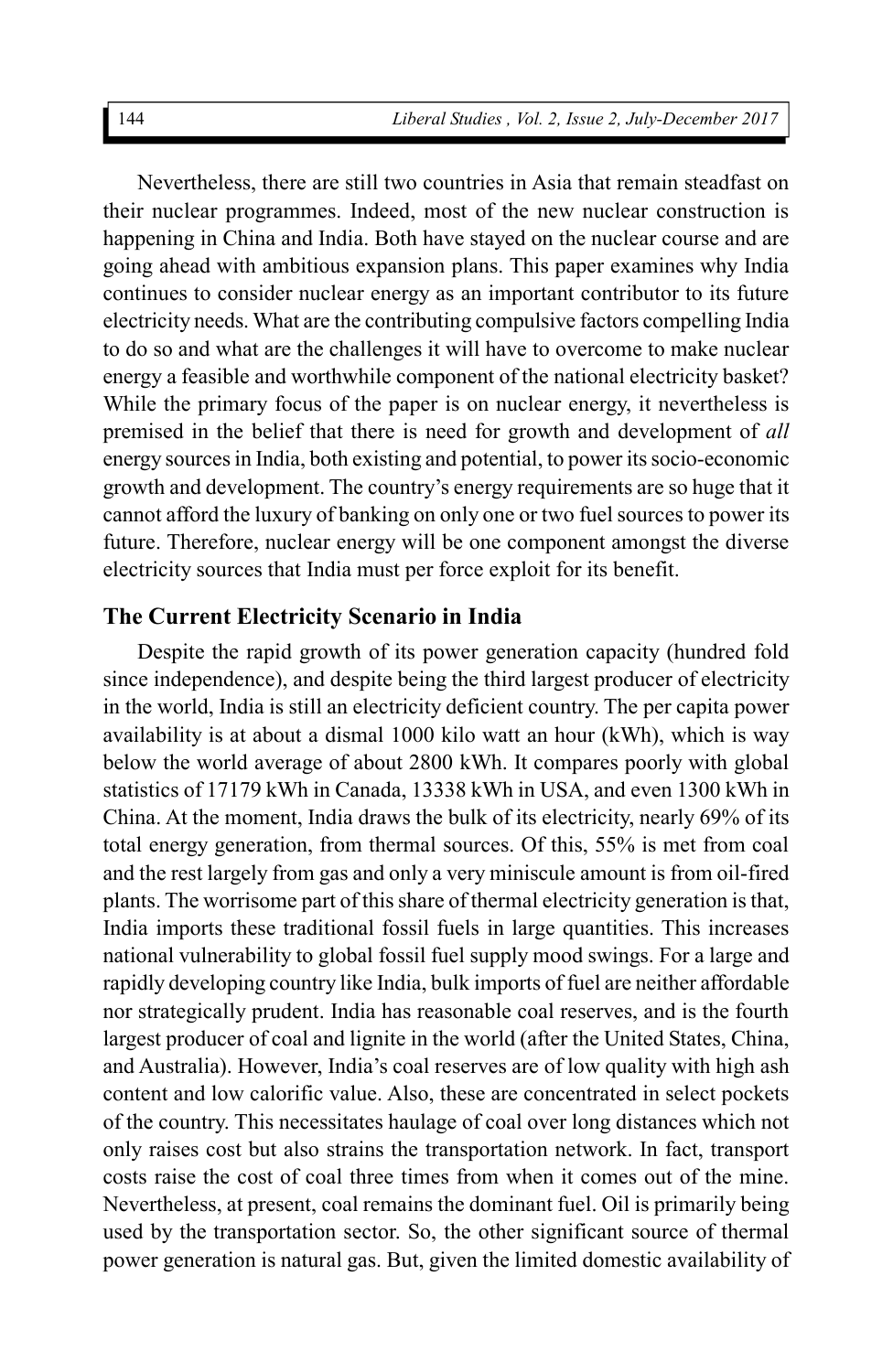natural gas vis-a-vis the demand, it will also have to be sourced from outside through elaborate and long distance pipelines and LNG shipments. These suffer from the risks of terrorism, piracy and environmental spills. While "peace pipelines" is politically a commendable concept, it has enormous economic and security implications, especially when the pipelines have to pass through politically unstable nations that harbour open hostility towards India.

The major bulk of generation of electricity is from thermal sources, followed by the distant second in the form of hydropower which is at a measly 14% of the total generation. This number, however, changes to 30% if all the renewable sources are clubbed together. Indeed, efforts to harness viable renewable energy resources, such as wind, biomass, solar energy, etc continue to increase the share from such sources in the total electricity generation portfolio. Research and development efforts are being encouraged in renewable energy technologies, which include such sources as tidal and geothermal energy too. However, except for hydro power in the few places where it is plentiful, other sources are yet to present themselves as suitable for large scale power generation where continuous, reliable power supply is needed. Storage technologies are yet to improve to the extent of making these sources available for base load electricity.

Finally, nuclear reactors provided just about 2% of the total electricity generation at 6.78 GWe in 2017. Despite its rather meagre contribution, nuclear energy holds substantial promise from the perspective of meeting India's humongous energy needs in a secure and sustainable, low carbon way. In fact, if the growing Indian economy continues to rely on traditional thermal energy sources, carbon emissions would significantly rise and environmental consequences like greenhouse effect, global warming and climate change would progressively become a serious cause for concern. At present, India's per capita carbon emissions stand at 1-1.2 tons compared to 20 tons per capita in the US. With continued urbanization, a shift from non-commercial to commercial fuels, increased use of motorized vehicles, and prolonged use of older and inefficient coal-fired power plants, India's emissions are expected to increase and nearly triple by 2030. In fact, according to the US Department of Energy, between 2001 and 2025, India's carbon emissions will grow by 3 per cent annually, twice the predicted emissions growth in the US, making India the third largest air polluter after the US and China by 2015 itself. If India is to avoid this dubious distinction, then a conscious decision must be taken to switch to more environmentally sustainable energy technologies, such as nuclear power.

Evidently then, India has a strong case for exploiting and expanding the role of nuclear energy in the future electricity mix. Demographic growth, rising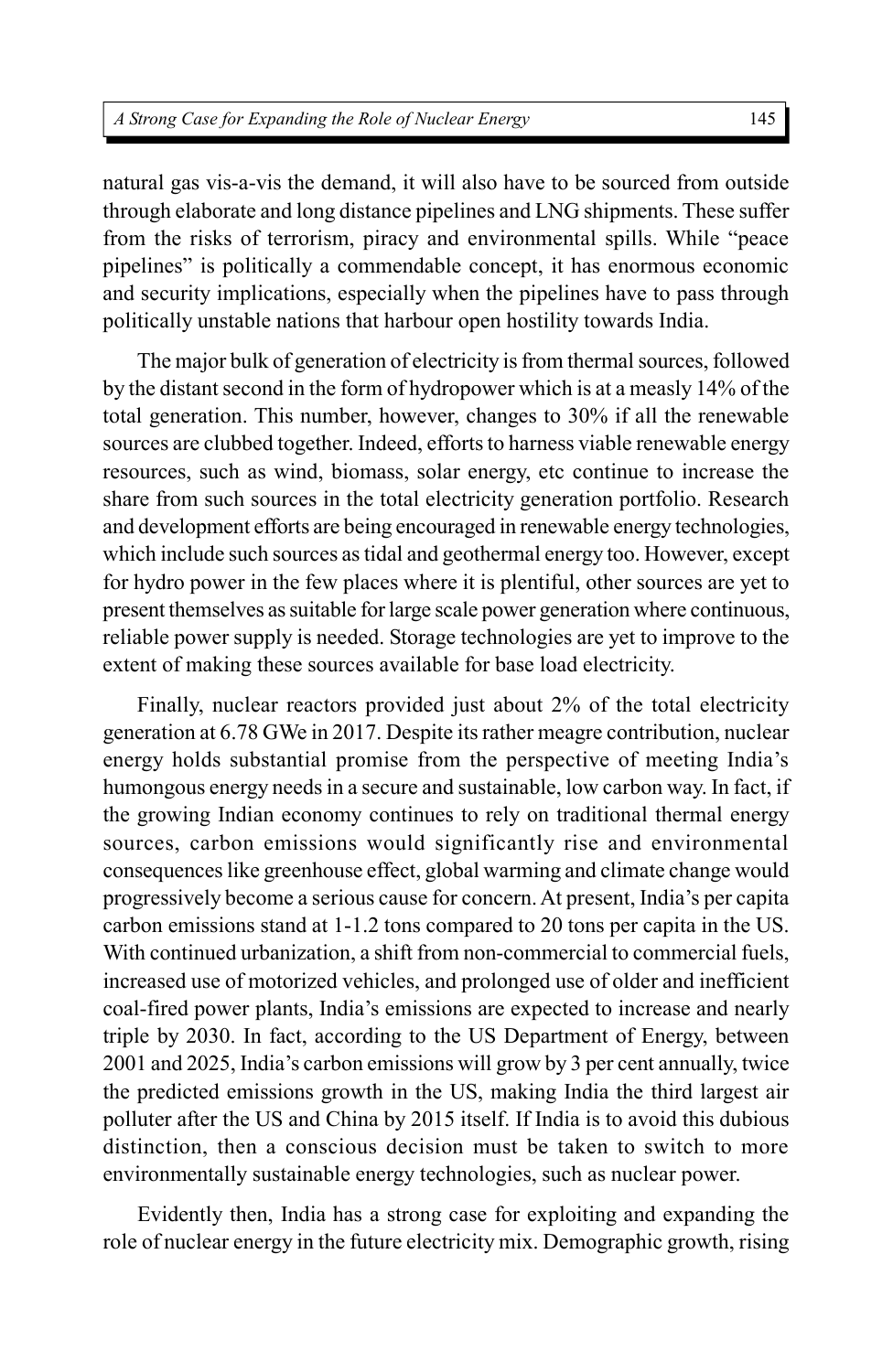aspirations of a young and aspiring populace, lack of indigenous fuel resources, mounting proof of climate change are all challenges that call for a long-term vision and commitment to safe generation of nuclear power.

## **The Current Nuclear Energy Scenario in India**

Presently, India has 22 operational nuclear reactors that produce about 6 GWe electricity. The government plans to quadruple this nuclear power generation capacity to 20 GW by 2020. While this looks ambitious, given the previous record of the nuclear establishment, it must be noted that several pieces of the programme are already in place. The upsurge is expected from rapid expansion of the indigenous programme besides the import of larger capacity reactors from established nuclear suppliers. Indeed, several significant developments have taken place for the Indian nuclear power programme over the last 5 years, to once again raise hopes on the nuclear programme.

In 2016, India imported a record amount of 3000 metric tonnes of uranium from Russia, Canada and Kazakhstan. The availability of imported uranium for its safeguarded reactors has enabled a jump in the capacity factors of the operational nuclear power plants. While the Uranium Corporation of India Ltd too has re-started uranium prospecting and exploitation within the country, the availability of imported uranium will be a big help as new indigenous nuclear reactors begin coming on line from 2018 onwards; seven of which are currently under construction, and ten more have been approved for construction.

In March 2017, the start of commercial electricity production by Kudankulam 2 led to a straight jump of 1000 MW. Awaited next is the start of operation of the first of the 700 MWe reactors at Kakrapar. After the 540 MWe reactors at Tarapur, these are the biggest capacity reactors being built indigenously in India and are expected to become the standard reactors in the future. In fact, in May 2017, the government approved 10 more such reactors. Another much awaited development is the attainment of criticality by the Prototype Fast Breeder Reactor (PFBR) at Kalpakkam. Given that nearly all countries working on fast reactor technology have given it up (Japan being the latest to put its Monju reactor to rest in December 2016), the eyes of the rest of the world are on India to gauge the success of PFBR technology. Once the PFBR becomes operational, it will provide a major breakthrough for India to progress towards its long-developed but slow-moving three stage nuclear programme which will culminate with the large scale utilisation of thorium available within the country. Given that the country is trudging a lonely path in this direction, it is natural that every step is being taken cautiously with adequate safety measures in place, since any mishap at this stage could mar the future of the nuclear programme.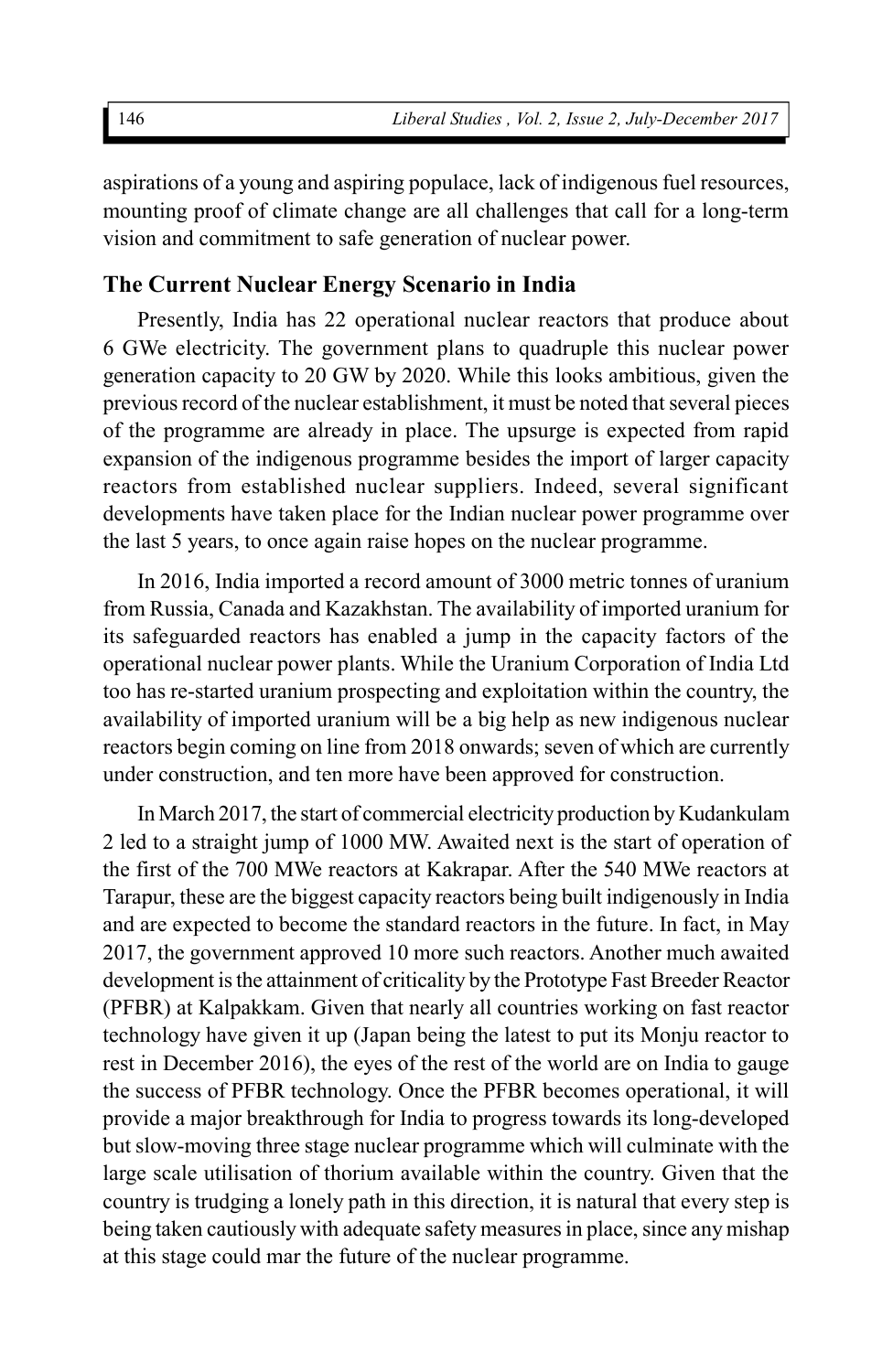### **Challenges on the Road to Indian Nuclear Expansion**

Many challenges to nuclear power expansion in India can be identified. Public Acceptance may be counted as one of the biggest challenges to nuclear power expansion in most countries of Asia. The pressing challenge before the nuclear industry and national nuclear establishments is to arrest the general mood of public opinion that appears to be swinging in favour of choosing the easy option of abandoning nuclear energy. And the need of the hour is to maintain a balanced approach towards nuclear energy by undertaking a calculated analysis of its risks and benefits and to distil and assimilate the right lessons from the nuclear accident at Fukushima.

The battle of restoring public confidence has to be won on two counts: one, to make people understand the need for nuclear power; and secondly, to explain the safety aspects of nuclear electricity generation. This calls for a more proactive approach from the nuclear establishment. Until now, such programmes have worked in a closed manner with no public debate or participation. But in the changed environment after Fukushima, the only way to win public support for nuclear energy will have to include a far greater interaction with the people to explain to them the reasons for selection of a particular site, the basics of the reactor technology, the safety redundancies built into operations etc.

In fact, it would be a good idea to invite the public – school and college students, organized groups of women's associations, the corporate sector, the media, and generally the common man — to visit the plants and to see and feel for themselves. A special effort must also be made to engage with NGOs and local community groups, including religious heads, at plant sites since they have the advantage of directly interacting with the local populace as also a huge capacity for mobilizing public opinion. The more approachable the nuclear plants seem, the greater will be the confidence that will be instilled over time.

Secondly, India still needs to be paying attention to**Nuclear Liability Issues.** However, before coming to the situation in India, it is important to understand the general sensitivity of this issue. It is a recognised fact that safety is most critical for the nuclear industry since it deals with materials that are radioactive and hence potentially dangerous, and with systems and technologies that are extremely complex. Nuclear accidents have widespread implications. In no other industry does an accident in one plant have comparable impact on the international industry as a whole. In fact, after each untoward incident, new technical processes and design changes have been incorporated into nuclear reactors and modern power plants are the result of refinement of several decades of reactor operating experience. Over time, all the processes involved in reactor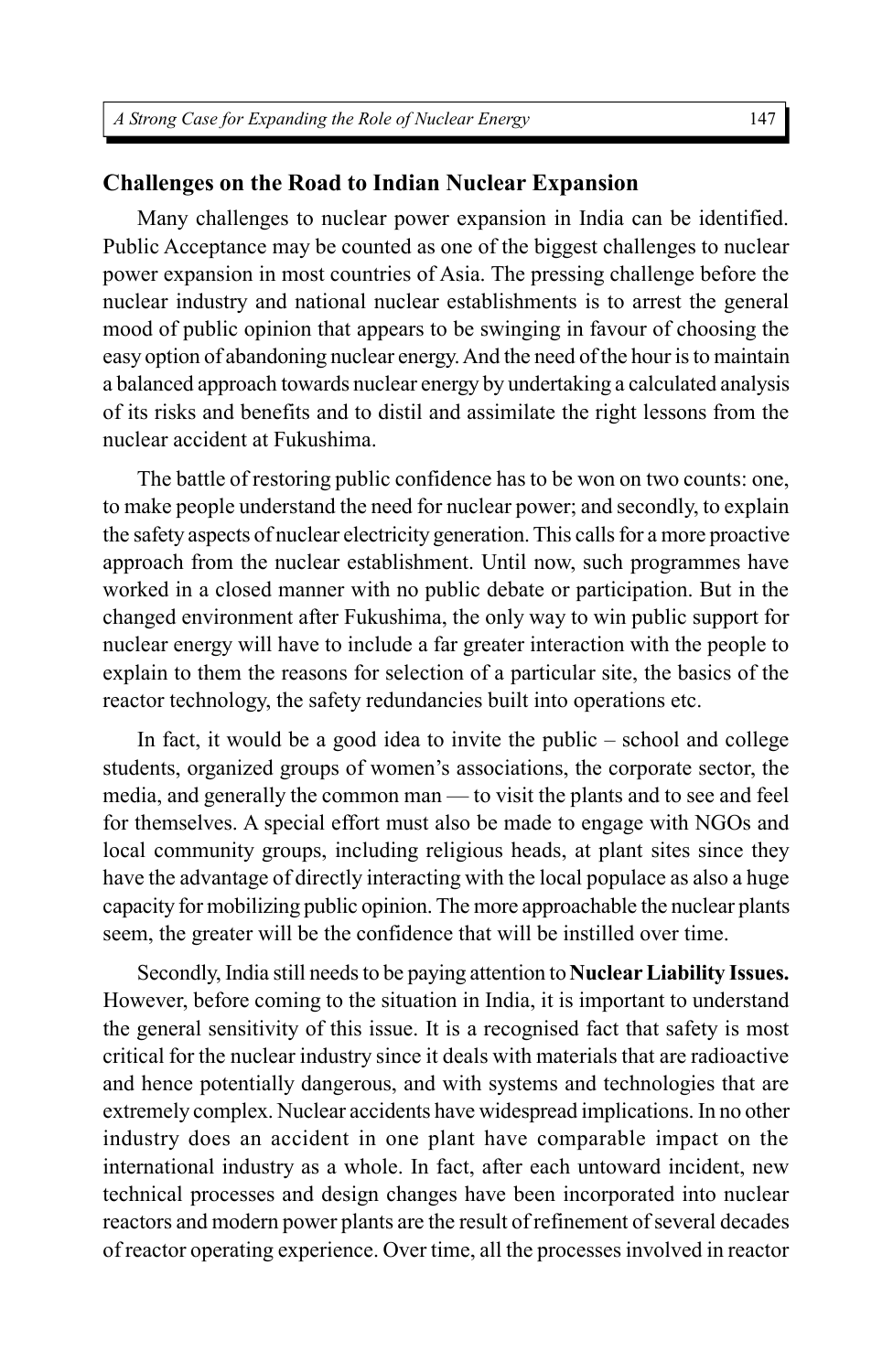siting, design, construction, and operation have evolved into best practices under the watchful eye of national and international regulatory agencies. Several new design features such as double containment for the reactor, core catcher in case of meltdown, passive safety features, etc have been derived from past accidents.

Similarly, better emergency planning, and conduct of independent peer reviews also help operators share information, and aid in further building a safety culture. Yet, achieving unimpeachable safety standards is a continuous journey and not the final destination. Given the widespread impact that safety can have on the fate of nuclear power worldwide, as is evident in Asia, relevant procedures and their regular improvements needs to be imbibed as an organisational culture so that safety is not imposed but inborn. Only such measures will help to change public perception and raise confidence in favour of nuclear power again. However, stringency on safety has far reaching implications for the nuclear industry and also affects the cost of nuclear power.

The period immediately following Fukushima and the passing of the stringent Civil Liability for Nuclear Damages Act (CLNDA) in India saw a lull as the nuclear industry expressed concerns about its investments. The general impression was that the law was placing an inordinate level of burden on the nuclear supplier by holding him responsible for any nuclear accident and subject to liability compensation. In order to assuage the mood, the government took several steps. It provided clarifications on the liability issues, which were of main concern to the nuclear industry in 2015. In 2016, it set up an insurance pool to further facilitate confidence by covering the risk of the suppliers. This was through the creation of a Nuclear Liability Fund of Rs 2000 crore meant to cover damages resulting from a nuclear accident in case they exceeded the limit specified at Rs 1500 crore for nuclear power operators under the CLNDA. Soon after the setting up of the pool, NPCIL bought the first Operators and Suppliers insurance policy at Rs 100 crore premium from the consortium of General Insurance Corporation of India and the Nuclear Risk Insurers of the UK. India also ratified the IAEA Convention on Supplementary Compensation in February 2016. This enables the availability of additional funds from an international pool in the unfortunate case of an accident. The indigenous construction of the new reactors will prove the viability of this model and inspire confidence in the foreign nuclear suppliers.

Thirdly**, Stringent Regulatory Oversight** is critical to have and for its existence to be seen and recognised. The role of independent and effective regulation of national nuclear programme cannot be overstated. Given the risks involved in the technology, it is only natural that a special organisation be tasked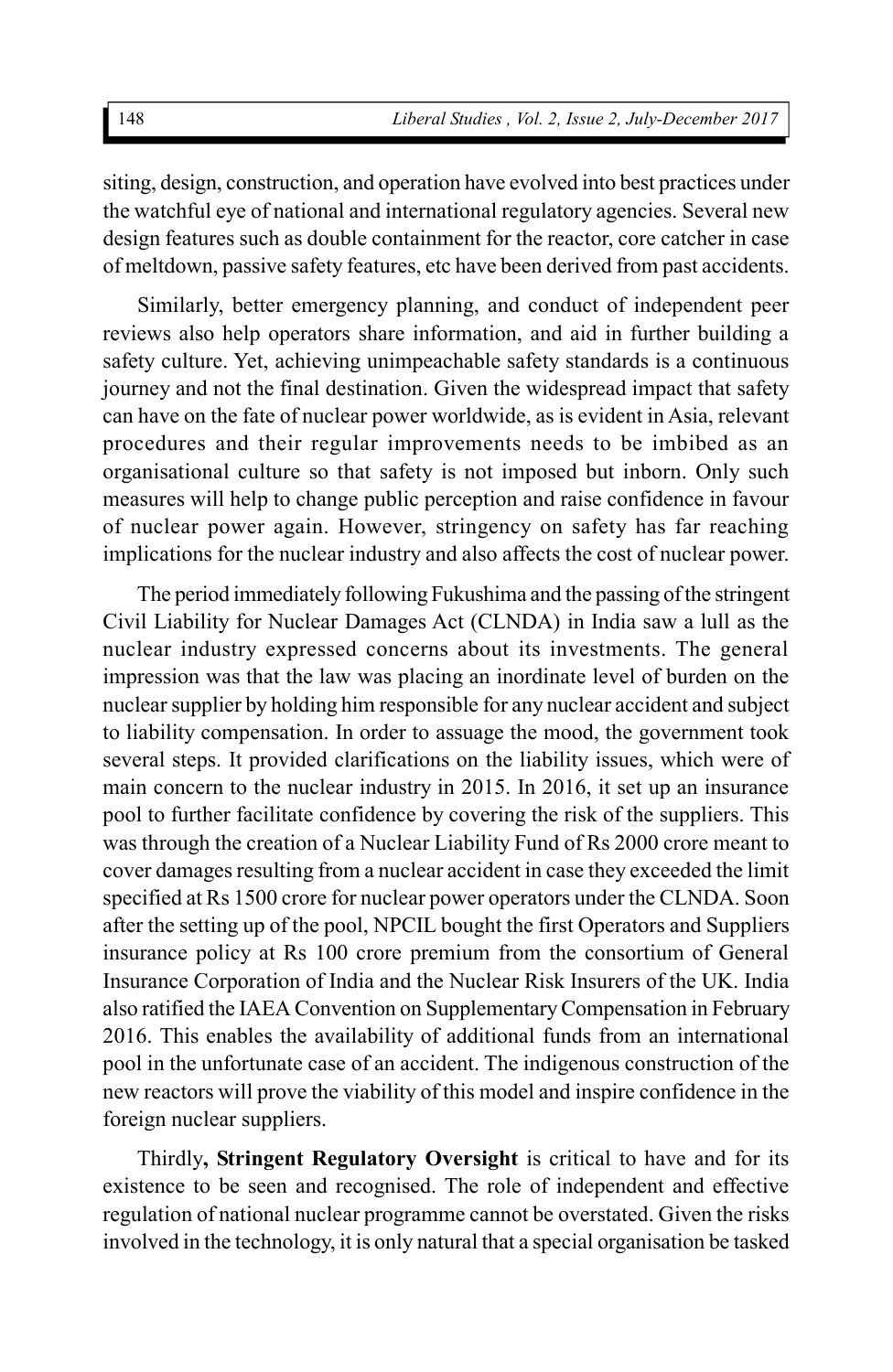to perform diligent supervision with utmost objectivity and rigour based on a set of clearly established guidelines. The IAEA has also evolved such benchmark guidelines for the creation and functioning of regulatory organisations. Post-Fukushima, regulatory oversight mechanisms in all countries came into question with the surfacing of the phenomenon of 'regulatory capture' – a situation in which a regulatory agency created to act in public interest, instead starts advancing commercial or political concerns of special interest groups dominating the sector it is supposed to be regulating. The conflict of interest involved in having the same set of people engaged in promotion and regulation of nuclear programmes was identified as a major drawback of existing regulatory systems in many countries. After the Fukushima experience, many countries have worked towards clearing this mess. It must be remembered that public confidence can only be restored if the regulatory organisations prove their independence in functioning and do so with effectiveness and transparency. India too embarked on the process of creating a statutory body passed by Parliament with the drafting of the Nuclear Safety Regulatory Authority (NSRA) bill in 2011. This envisaged the dissolution of the existing Atomic Energy Regulatory Board and its replacement with NSRA. However, owing to political reasons, the passage of the bill has been pending in Parliament for the last six years. Since the bill could not be taken up for consideration before the dissolution of the 15<sup>th</sup> Lok Sabha, it has since expired and a fresh Bill is under processing.

Lastly**, Nuclear Waste Management** is another key public concern in relation to nuclear power since the nature of nuclear waste is radioactive with very long life. Environmental and public interest groups have whipped up opposition to nuclear power by highlighting the difficulties involved in dealing with spent fuel and its safe storage. Aspects of safety and security are both involved in this dimension. Fortunately, the nuclear industry is well aware of this challenge and has been managing waste disposal successfully for more than half a century. Dozens of facilities for low-level and intermediate-level nuclear waste are in operation throughout the world. As far as the long-term management of high-level radioactive waste and spent fuel is concerned, nations are experimenting with the ideas of construction of deep geological repositories. While search for such a site is on also in India, the country has also introduced the technology for reduction of high level waste through separation of actinides and disposal of each dependent on their chemical nature and composition. Given technological advancement and human ingenuity, it is quite possible that adequate solutions to the challenge of radioactive waste disposal will be found sooner rather than later.